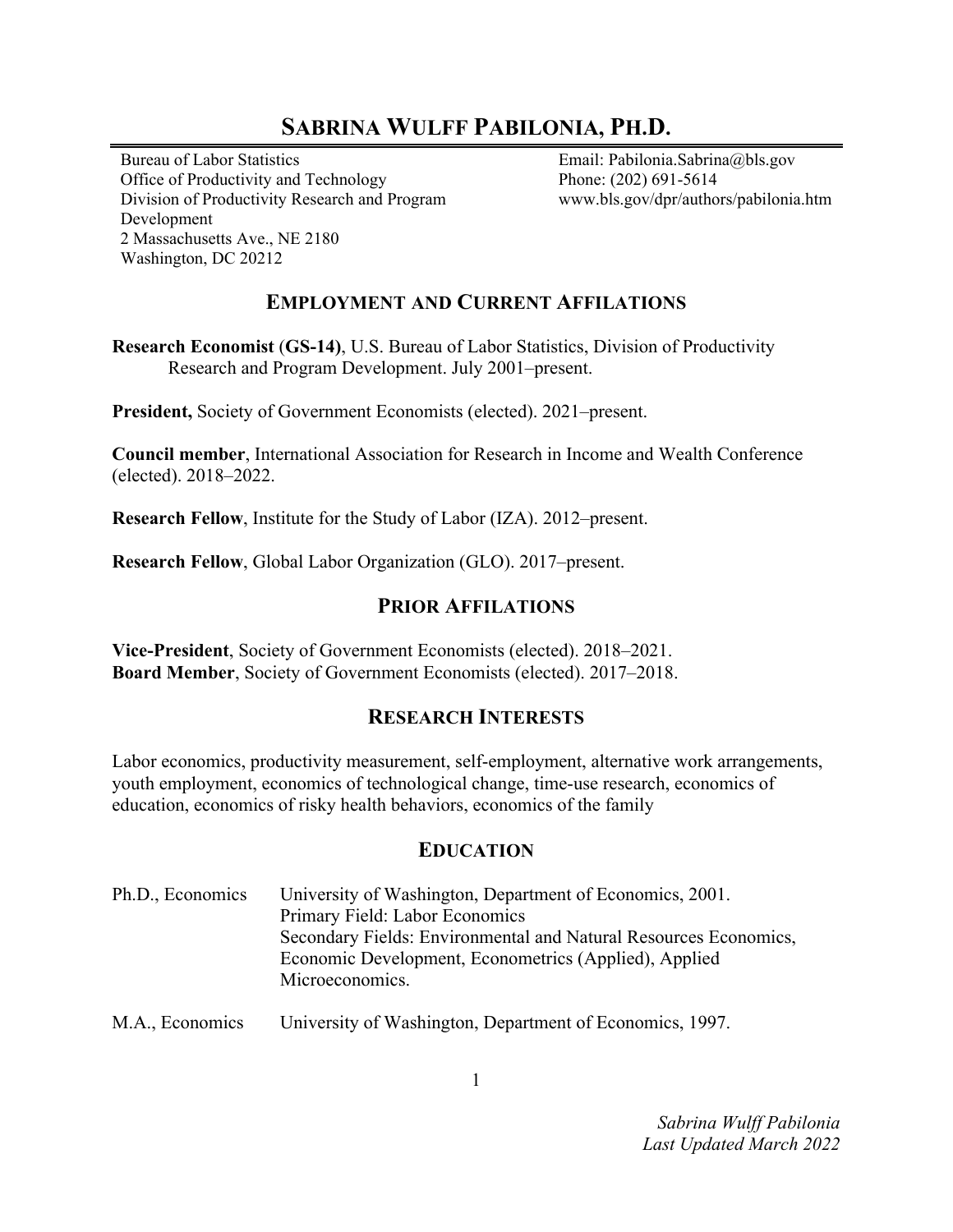A.B., EconomicsSmith College, 1992.

#### **JOURNAL ARTICLES**

- Pabilonia, Sabrina Wulff and Victoria Vernon. 2022. "Telework, Wages, and Time Use in the United States." *Review of Economics of the Household*. https://doi.org/10.1007/s11150- 022-09601-1.
- Kalenkoski, Charlene Marie and Sabrina Wulff Pabilonia. 2022. "Impacts of COVID-19 on the Self-employed." *Small Business Economics* 58: 741–768. https://doi.org/10.1007/s11187- 021-00522-4.
- Cunningham, Cindy, Sabrina Wulff Pabilonia, Jay Stewart, Lucia Foster, Cheryl Grim, John Haltiwanger, and Zoltan Wolf. 2021. "Chaos Before Order: Productivity Patterns in U.S. Manufacturing." *International Productivity Monitor* 41: 138–152. www.csls.ca/ipm/IPM\_41\_Cunningham.pdf.
- Groen, Jeffrey A. and Sabrina Wulff Pabilonia. 2019. "Snooze or Lose: High School Start Times and Academic Achievement." *Economics of Education Review* 72: 204–18. https://doi.org/10.1016/j.econedurev.2019.05.011.
- Kalenkoski, Charlene Marie and Sabrina Wulff Pabilonia. 2017. "Does High School Homework Increase Academic Achievement?" *Education Economics* 25, no. 1: 45–59. https://doi.org/10.1080/09645292.2016.1178213.
- Pabilonia, Sabrina Wulff. 2017. "Teenagers' Risky Health Behaviors and Time Use during the Great Recession." *Review of Economics of the Household* 15: 945*–*64. https://doi.org/10.1007/s11150-015-9297-6.
- Morrill, Melinda Sandler and Sabrina Wulff Pabilonia. 2015. "What Effects do Macroeconomic Conditions Have on the Time Couples with Children Spend Together?" *Review of Economics of the Household* 13: 791*–*814. https://doi.org/10.1007/s11150-015-9285-x.
- Pabilonia, Sabrina Wulff and Younghwan Song. 2013. "Single Mothers' Time Preference, Smoking, and Enriching Childcare: Evidence from Time Diaries." *Eastern Economic Journal* 39, no. 2: 227*–*55. https://doi.org/10.1057/eej.2013.7.
- Kalenkoski, Charlene Marie and Sabrina Wulff Pabilonia. 2012. "Time to Work or Time to Play: The Effect of Student Employment on Homework, Screen Time, and Sleep." *Labour Economics* 19, no. 2 (April): 211*–*21. https://doi.org/10.1016/j.labeco.2011.10.002.
- Kalenkoski, Charlene Marie and Sabrina Wulff Pabilonia. 2010. "Parental Transfers, Student Achievement, and the Labor Supply of College Students." *Journal of Population Economics* 23, no. 2: 469*–*96. https://doi.org/10/1007/s00148-008-0221-8.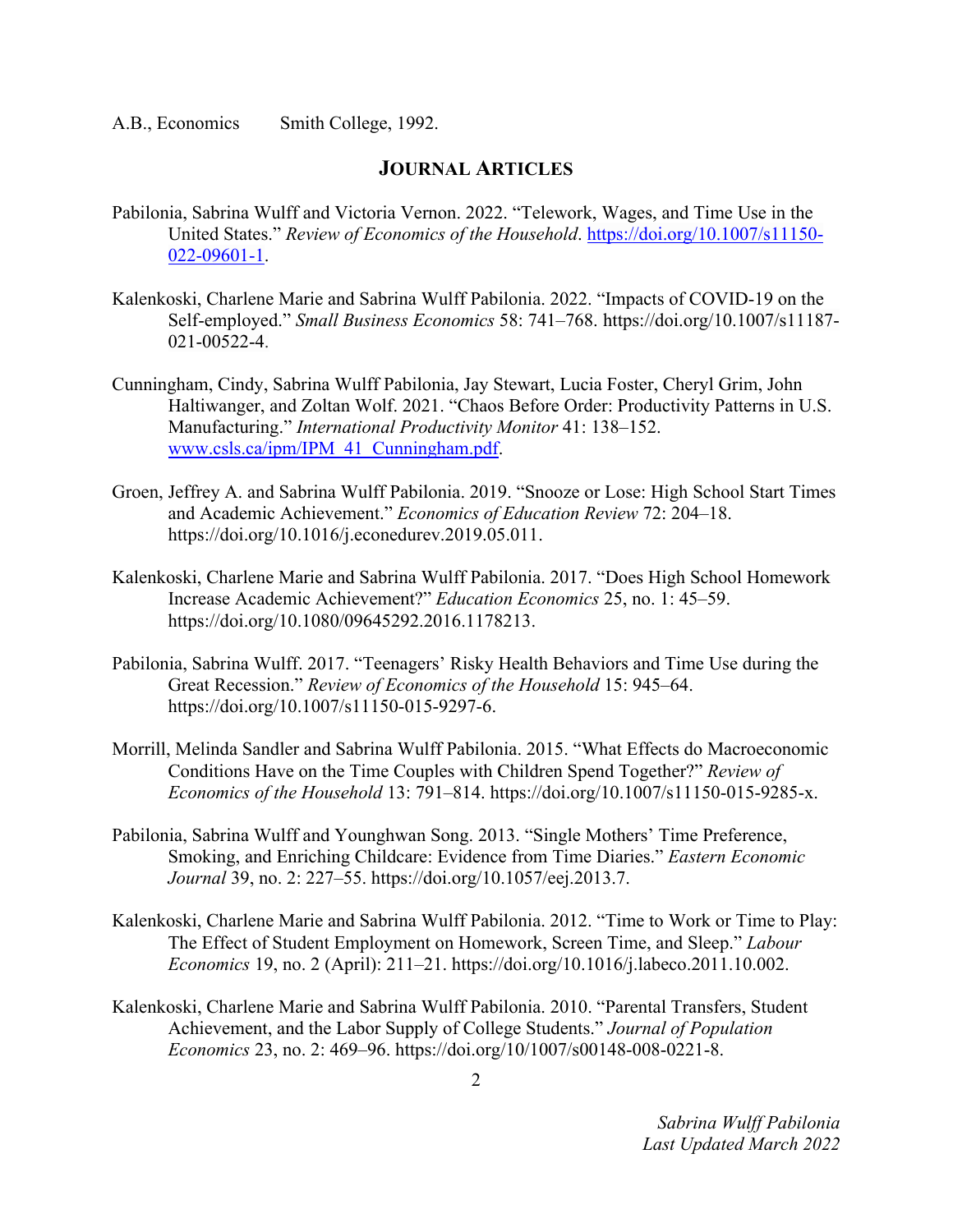- Kalenkoski, Charlene Marie and Sabrina Wulff Pabilonia. 2009. "Does Working while in High School Reduce U.S. Study Time?" *Social Indicators Research* 93, no. 1: 117*–*21. https://doi.org/10.1080/09645292.2016.1178213.
- Pabilonia, Sabrina Wulff and Jennifer Ward-Batts. 2007. "The Effect of Child Gender on Parents' Labor Supply: An Examination of Natives, Immigrants, and Their Children." *American Economic Review Papers & Proceedings* 97, no. 2 (May): 402*–*6*.*  https://doi.org/10.1257/aer.97.2.402.
- Zoghi, Cindy and Sabrina Wulff Pabilonia. 2007. "Which Workers Gain Upon Adopting a Computer?" *Canadian Journal of Economics* 40, no. 2 (May): 423*–*44. https://doi.org/10.1111/j.1365-2966.2007.00415.x.
- Pabilonia, Sabrina Wulff and Cindy Zoghi. 2005. "Returning to the Returns to Computer Use." *American Economic Review Papers & Proceedings* 95, no. 2 (May): 314*–*17*.*  https://doi.org/10.1257/000282805774670509.
- Zoghi, Cindy and Sabrina Wulff Pabilonia. 2005. "Who Gains from Computer Use?" *Perspectives on Labour and Income* 6, no. 7: 3*–*12. https://www150.statcan.gc.ca/n1/pub/75-001-x/10705/8095-eng.htm.
- Pabilonia, Sabrina Wulff. 2001. "Evidence on Youth Employment, Earnings, and Parental Transfers in the National Longitudinal Survey of Youth 1997." *Journal of Human Resources* 36, no. 4: 795–822*.* https://doi.org/10.2307/3069642.

## **OTHER ARTICLES AND BOOK CHAPTERS**

- Pabilonia, Sabrina Wulff and Victoria Vernon. 2021. "Telework and Time Use." Forthcoming in *Handbook of Labor, Human Resources, and Population Economics.* GLO Discussion Paper Series No. 970. http://hdl.handle.net/10419/244596.
- Kalenkoski, Charlene Marie and Sabrina Wulff Pabilonia. 2020. "Covid-19 Shutdowns and the Self-employed." *IZA World of Labor* (August 10). https://wol.iza.org/opinions/covid-19 shutdowns-and-the-self-employed.
- Groen, Jeffrey A. and Sabrina Wulff Pabilonia. 2020. "School Start Times, Academic Achievement, and Time Use." *Monthly Labor Review* (January)*.*  https://www.bls.gov/opub/mlr/2020/beyond-bls/school-start-times-academicachievement-and-time-use.htm.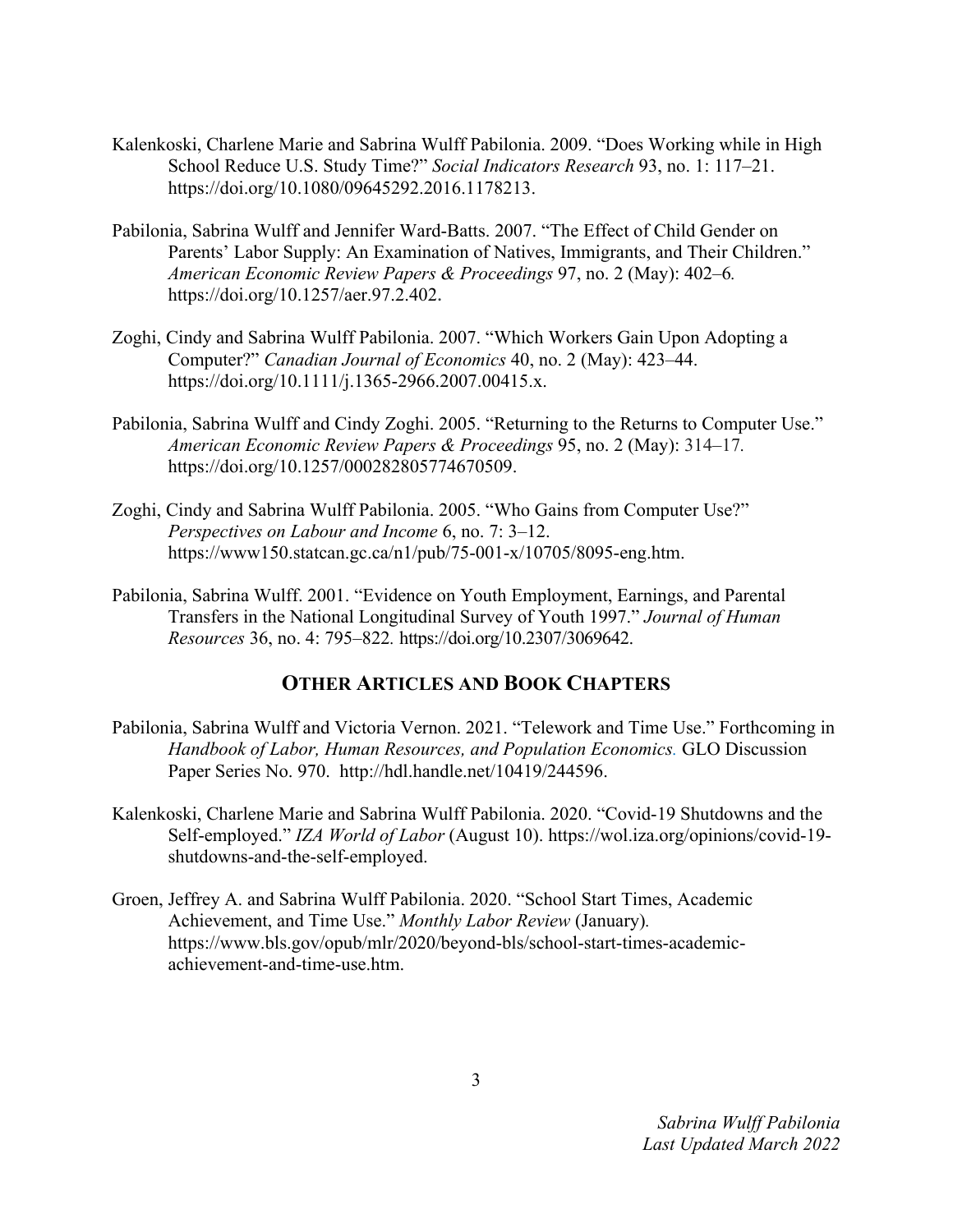- Pabilonia, Sabrina Wulff, Michael W. Jadoo, Bhavani Khandrika, Jennifer Price, and James D. Mildenberger. 2019. "BLS Publishes Experimental State-level Labor Productivity Measures." *Monthly Labor Review* (June). https://doi.org/10/21916/mlr.2019.12.
- Pabilonia, Sabrina Wulff. 2016. "What Research Economists Do at the Bureau of Labor Statistics." Committee on the Status of Women in the Economics Profession Newsletter Issue 1: 9–10. https://www.aeaweb.org/content/file?id=1914
- Pabilonia, Sabrina Wulff. 2016. "Children's Media Use and Homework Time." In *The Economics of Multitasking*, edited by Charlene M. Kalenkoski and Gigi Foster, 91–107, New York, NY: Palgrave Macmillan. https://doi.org/10/1057/979811373814446\_6.
- Pabilonia, Sabrina Wulff. 2015. "Do Couples with Children Spend Less Time Together During Recessions?" *Monthly Labor Review* (August). https://www.bls.gov/opub/mlr/2015/beyond-bls/do-couples-with-children-spend-lesstime-together-during-recessions.htm
- Pabilonia, Sabrina Wulff. 2015. "Teenagers' Behaviors and Time Use Respond to Changing Economic Condition." *Monthly Labor Review* (June). https://www.bls.gov/opub/mlr/2015/beyond-bls/teenagers-behaviors-and-time-userespond-to-changing-economic-conditions.htm
- Eldridge, Lucy P. and Sabrina Wulff Pabilonia. 2010. "Bringing Work Home: Implications for BLS Productivity Measures." *Monthly Labor Review* 133, no. 12 (December): 18*–*35. https://www.bls.gov/opub/mlr/2010/12/art2full.pdf
- Eldridge, Lucy & Sabrina Wulff Pabilonia. 2008. "Are Those Who Bring Work Home Really Working Longer Hours? Implications for BLS Productivity Measures." In *Productivity Measurement and Analysis: Proceedings from OECD workshops*, edited by Julien Dupont and Pierre Sollberger, 179–209. Swiss Federal Statistical Office: Neuchatel, Switzerland. https://economics.ubc.ca/files/2013/06/pdf\_paper\_erwin-diewert-OECD-workshops-p roductivity.pdf.
- Pabilonia, Sabrina Wulff. 2001. "Allowances." In *Boyhood in America: An Encyclopedia*, edited by Priscilla Ferguson Clement and Jacqueline S. Reinier. Santa Barbara, CA: ABC-CLIO.

# **WORKING PAPERS**

"Opening the Black Box: Task and Skill Mix and Productivity Dispersion." Presented at NBER-CRIW Productivity Conference March 2022 (with G. Jacob Blackwood, Cindy Cunningham, Lucia Foster, Cheryl Grim, John Haltiwanger, Matt Dey, Jay Stewart, Cody Tuttle, and Zoltan Wolf). https://conference.neber.org/conf\_papers/f158752.pdf.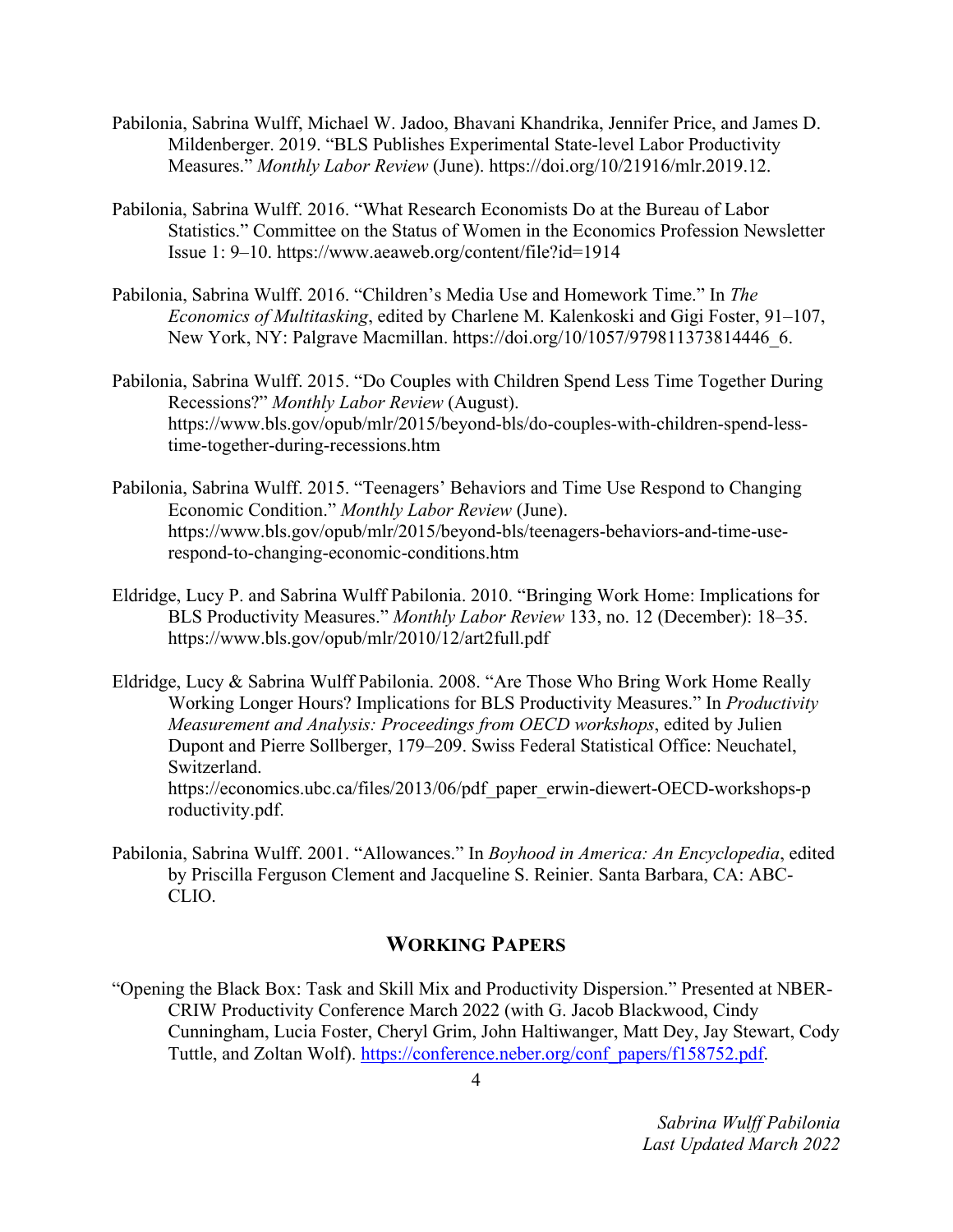- "Who is Doing the Chores and Childcare in Dual-earner Couples during the COVID-19 Era of Working from Home?" IZA Discussion Paper No. 15118. Presented at the SEA meetings 2021 (with Victoria Vernon). https://docs.iza.org/dp14827.pdf
- "Parental Disability and Teenagers' Time Allocation." 2021. IZA Discussion Paper No. 14416. Presented at SEA meetings 2020, AEFP 2021, PAA 2021, ASSA 2022 (with Charlene Marie Kalenkoski). https://www.iza.org/publications/dp/14416/parental-disability-andteenagers-time-allocation. Revised and Resubmitted.
- "Dispersion in Dispersion: Measuring Establishment Level Differences in Productivity." 2021. IZA Discussion Paper No. 14459. Presented at SEA 2018 and SEM 2019 (with Cindy Cunningham, Lucia Foster, Cheryl Grim, John Haltiwanger, Jay Stewart, and Zoltan Wolf). https://www.iza.org/publications/dp/14459. Under Review.
- "Improving Estimates of Hours Worked for U.S. Productivity Measurement." 2021. Presented at SEA meetings 2016, SOLE meetings 2017, BLS-Census Workshop 2017, IARIW 2021 (with Lucy Eldridge and Jay Stewart). https://iariw.org/wpcontent/uploads/2021/08/Eldridge\_Pabilonia\_Stewart\_Paper.pdf.
- "Knowledge Capital and U.S. State-level Differences in Labor Productivity." 2020. Presented at IARIW Conference 2018, SEA meetings 2018, Society of Government Economists Annual Conference 2019, ASSA 2020, NBER-CRIW Summer Institute 2020 (with Susan Fleck). http://conference.nber.org/conf\_papers/f138134.pdf.

"Intergenerational Effects of Student Loans." 2018 (with Charlene Marie Kalenkoski).

- "Measuring Hours Worked by the Unincorporated Self-employed Using the CPS and ATUS." 2014. Presented at the IARIW conference August 2014.
- "Which Job Skills Are Complementary to IT Adoption and Use?" 2013. Presented at Society of Labor Economists' Meeting May 2013 (with Cindy Zoghi).
- "The Effect of Child Gender on Parents' Labor Supply: Responses among Natives, Immigrants, and Racial and Ethnic Subgroups." 2011. Presented at IZA Annual Migration Meeting May 2011 (with Jennifer Ward-Batts).
- "Time Allocation of Parents and Investments in Sons and Daughters." 2008. Presented at the Workshop on Gender and the Labor Market at the Centre for European Economic Research (ZEW) 2008 (with Shelly Lundberg and Jennifer Ward-Batts).
- "Working at Home: An Analysis of Telecommuting in Canada." 2005. Presented at SEA meetings 2005.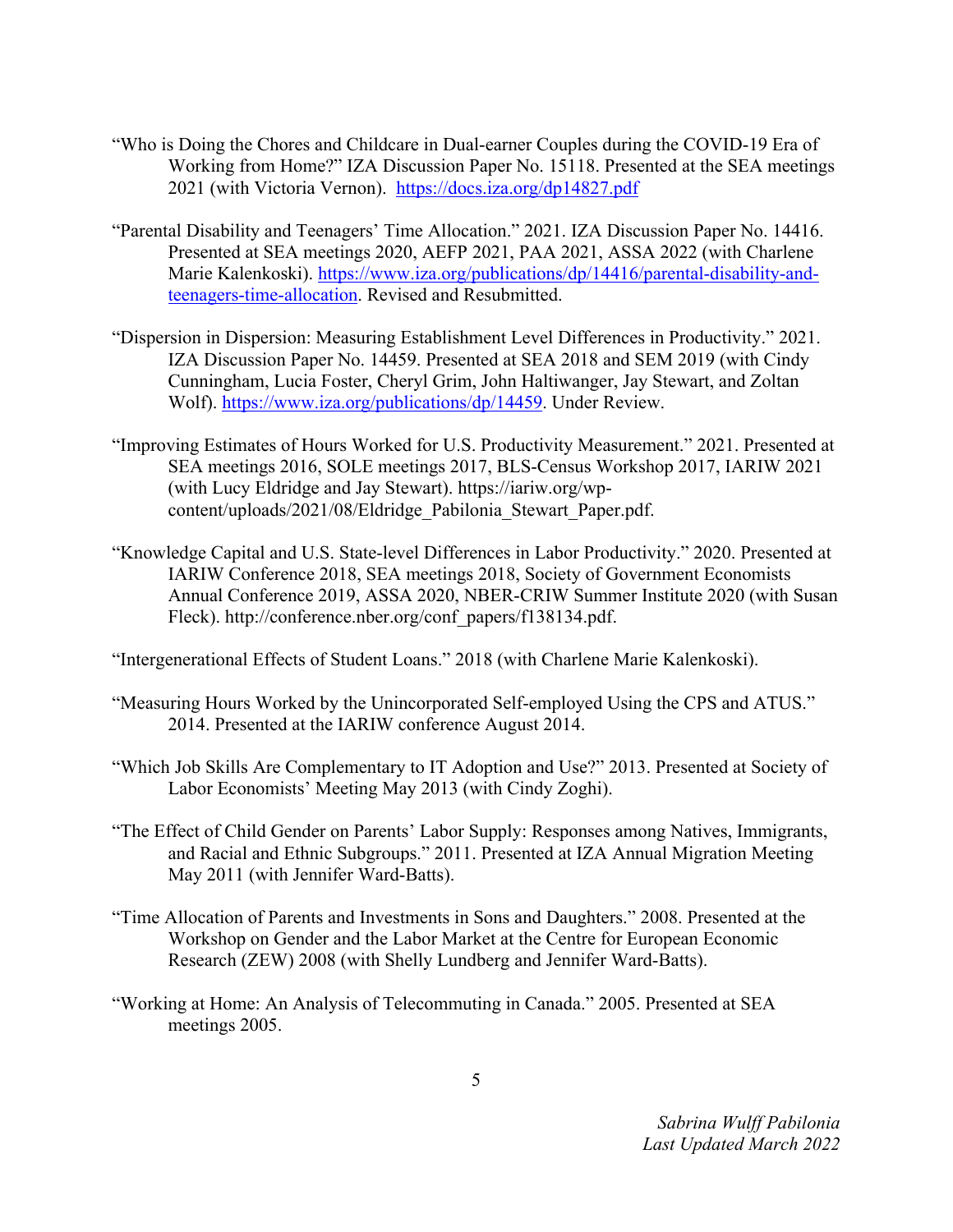"Investigation of the Volatility of Quarterly Nonfarm Unincorporated Self-Employed Hours in the CPS." 2002 (with Shawn Sprague).

"The Effects of Federal and State Minimum Wage Laws upon Youth Employment." 2002.

"Youth Earnings and Parental Allowances." 2001.

## **MEDIA**

- Quoted in WSJ Online "The Unexpected Effect of Recession on Black Teenage Boys" article (June 20, 2014) on the correlation between time spent with parents and changes in teen behaviors.
- Quoted in *Atlantic* Online "Why More Americans Are Bringing Work Home" article (October 11, 2011) on how to view workers who do some versus all their work at home.
- Research cited in *U.S. News and World Report* article "7 Reasons to Work Your Way through College" (October 9, 2009) on the relationship between work and grades while in college.
- Quoted in *Seattle Times* article "Kids' \$50 allowance has experts divided over division" (June 4, 2000) on how to measure allowances as reported by teenagers in the NLSY97.

#### **PRESENTATIONS**

Allied Social Sciences Association Meetings (2006, 2007, 2008, 2012, 2020, 2021, 2022) Association of Education Finance and Policy conference (2015, 2021) International Association for Research in Income and Wealth Conference (2014, 2016, 2018, 2021) Population Association of America Meetings (2010, 2011, 2021) World KLEMS Conference (2021) Association for Public Policy Analysis & Management fall conference (2020) NBER/CRIW (2012, 2020) Southern Economic Association Meetings (2005, 2006, 2008, 2009, 2011, 2012, 2013, 2016, 2018, 2020, 2021) BLS-Census Workshop (2017, 2019) Society of Economic Measurement Conference (2019) Society of Government Economists Conference (2010, 2013, 2019) Society of Labor Economists Meetings (2002, 2004, 2006, 2008, 2009, 2012, 2013, 2014, 2015, 2016, 2017) PSID Annual Users' Conference (2016) "Using Time Diary Data in Education Research" conference, American University (2015) Perspectives on Time Use in the U.S. (2014) Bureau of Economic Analysis (2012) Management and Economics of ICT Conference, Munich (2012)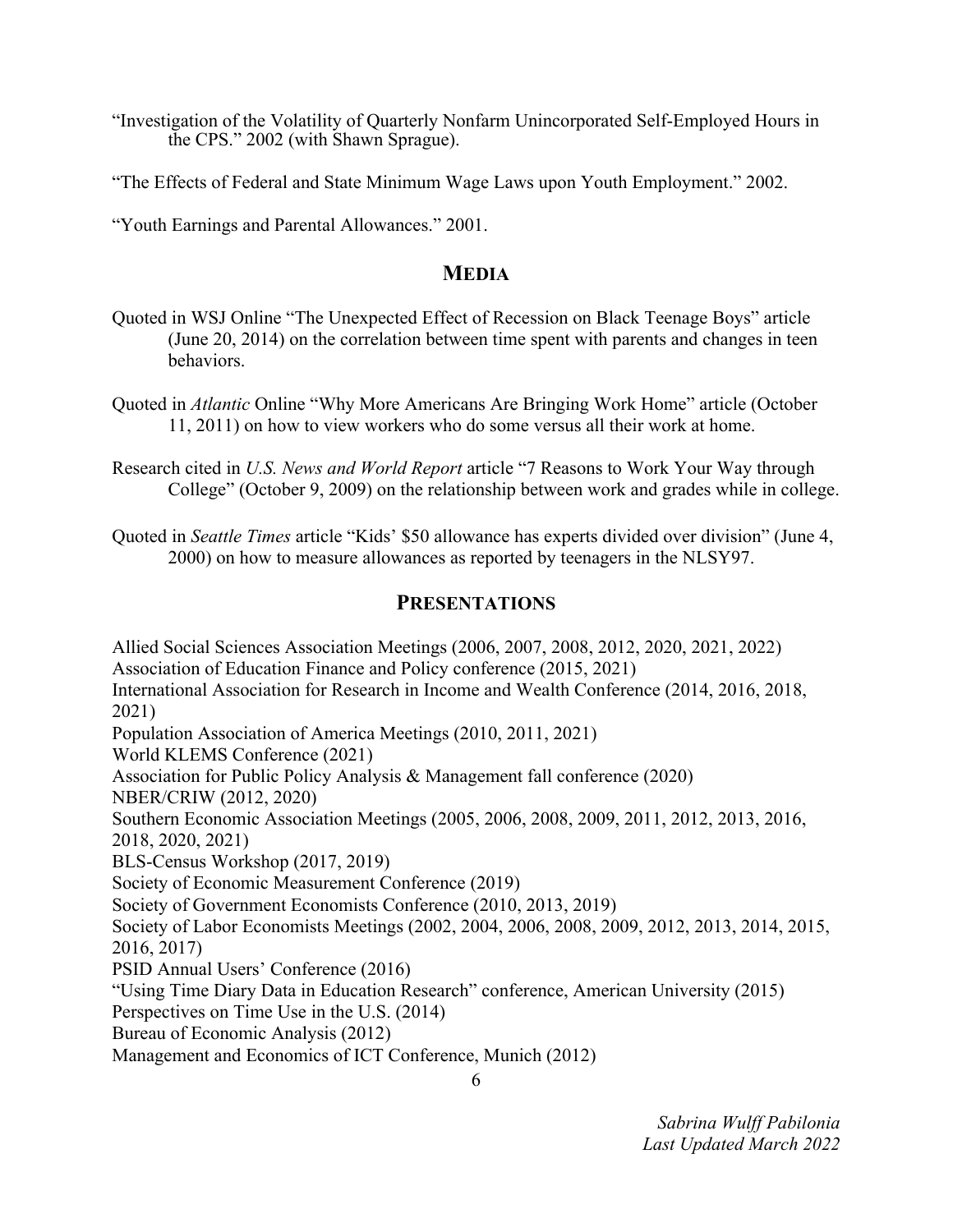Ohio University (2012) Western Economic Association Meetings (2002, 2004, 2012) International Perspectives on Time Use Maryland (2009, 2011) International Association of Time Use Researcher Meetings (2005, 2007, 2010) Virginia Commonwealth University (2010) ZEW 8th Conference on the Economics of Information and Communication Technologies (2010) ZEW Workshop on Gender and the Labor Market (2008) Union College (2007) Conference on Education, Training, and the Evolving Workplace, Vancouver (2006) OECD Workshop on Productivity Analysis and Measurement, Bern (2006) ATUS Early Results Conference (2005) Conference on the Evolving Workforce, Ottawa (2005) Eastern Economic Association Meetings (2004, 2005) George Washington University Labor Brown Bag Seminar (2003) Economic Research Service (2001) Institute for the Study of Labor (IZA) (2001) Sonoma State University (2001) Spelman College (2001) U.S. Census Bureau (2001) Center for Studies in Demography and Ecology, University of Washington (2000) NLSY97 Early Results Conference, Bureau of Labor Statistics (1999)

## **TEACHING EXPERIENCE**

University of Washington, Department of Economics (number of courses as **Instructor**) *Labor Market Analysis (1), Intermediate Microeconomic Theory (1), Principles of Microeconomics (6), Principles of Macroeconomics (2).* 

University of Washington, Department of Economics (number of courses as **TA**) *Intermediate Microeconomic Theory (1) Principles of Microeconomics (5)* 

University of Washington, **Tutor**

*Principles of Microeconomics, Intermediate Microeconomic Theory, Public Finance, Natural Resource Economics* 

## **AWARDS AND FELLOWSHIPS**

U.S. Department of Labor Secretary's Exceptional Achievement Award (COVID-19 Q1 Adjustment Team (productivity data), 2021. U.S. Department of Labor Secretary's Exceptional Achievement Award (State-level Labor Productivity), 2020.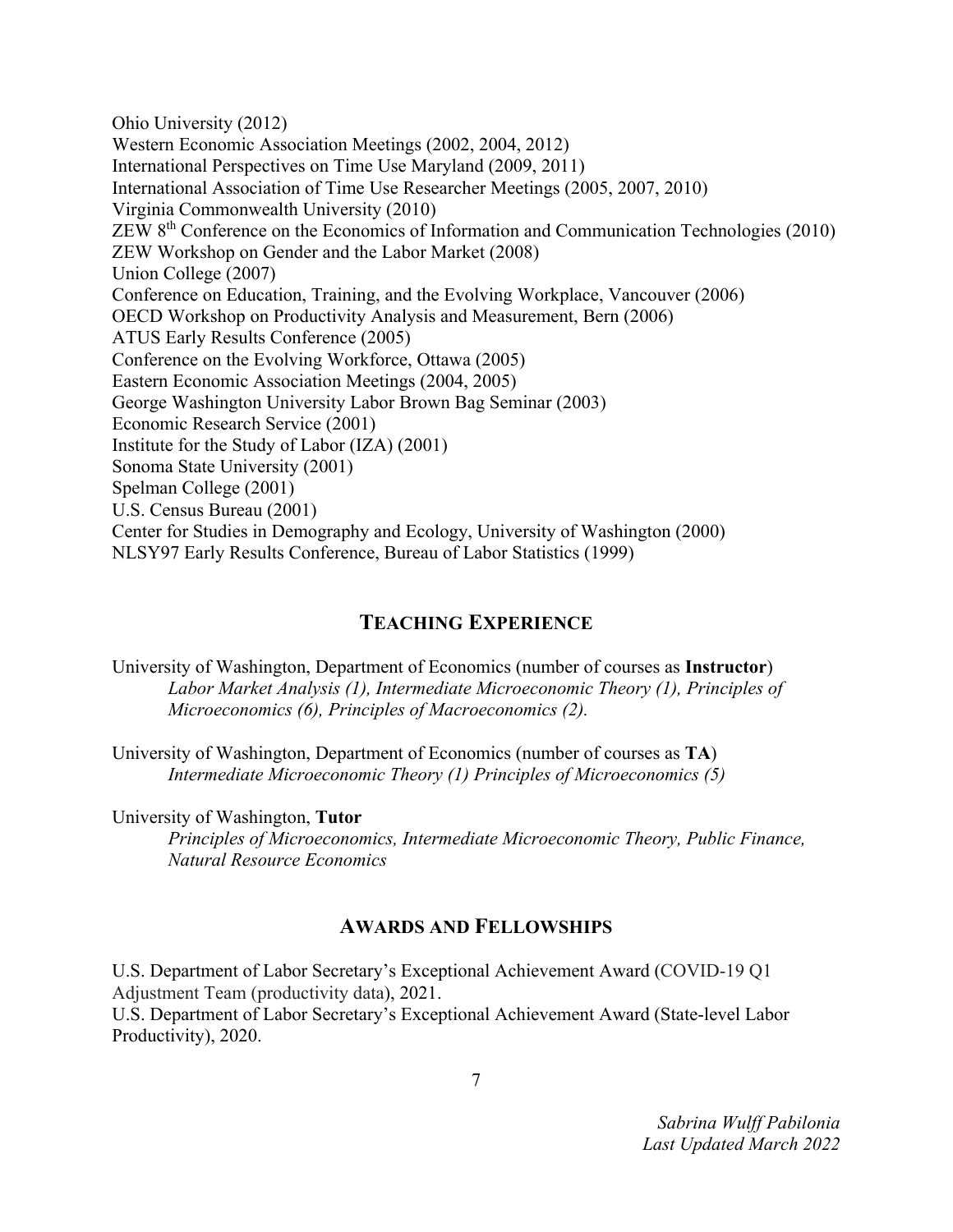U.S. Department of Labor Secretary's Exceptional Achievement Award (Collaborative Micro-Productivity Project), 2020.

University of Washington Social Sciences Dissertation Fellowship, 2000-01.

Rachel M. Storer Memorial Award in Labor Economics, Department of Economics, University of Washington, 2000.

Jean Fine Spahr Fellowship, Smith College, 1993.

# **SERVICE AND OTHER EXPERIENCE**

#### **BLS Teams:**

Organizing Committee for BLS Technical Advisory Committee Meetings (Oct 2020-Aug 2021) BLS/CENSUS Collaborative Micro-Productivity Project (2014–present) Team on Improving BLS Hours Measures for Productivity (2016–present) Team for Investigating Volatility in Self-employment Hours (2020–present) Office team on COVID-19 and Productivity Measurement (2020) BLS team on data linkage (2020) Team Leader for BLS Capacity-Utilization-Adjusted MFP team (2018–2020) Team Leader for BLS State-level Labor Productivity Project (2016–2018) Team Leader for BLS Research on bls.gov (2014–2015) DMSP SAS Peer Review Team Advisor (2013–2014) Team Leader for BLS Team on Hours Measurement (2010–2012) BLS Team on International Time Use Comparisons (2009–2010) BLS Resources for Researchers Team (2008–2009) BLS Hours Initiative Planning Team (2006) BLS Team for Evaluating Best Environmental Scanning Practices for New Products (2004– 2005)

## **Organizer:**

BLS Economic Seminar Series (2010–2011, 2013–2014, 2021–2022)

Session on "Productivity" for Allied Social Sciences Association meetings (2022)

Session on "Economic Measurement" for Society of Government Economists virtual seminars (2021)

Session on "Measuring Self-employment" for IARIW 2022

Sessions on "Productivity" and "Artificial Intelligence" for IARIW (2016, 2018, 2021) Session on "Working from Home" for Allied Social Sciences Association meetings (2021) Session on "Time Allocation and Well-being" for Southern Economic Association meetings (2020)

Session on "Productivity" for Allied Social Sciences Association meetings (2020) Conference Co-chair: Society of Government Economists Annual Conference (2018, 2019, 2020) - Session on "Productivity" (2020)

Co-organizer: BLS-Census Workshop (2012–2020)

Session on "Productivity" for Southern Economic Association (2018)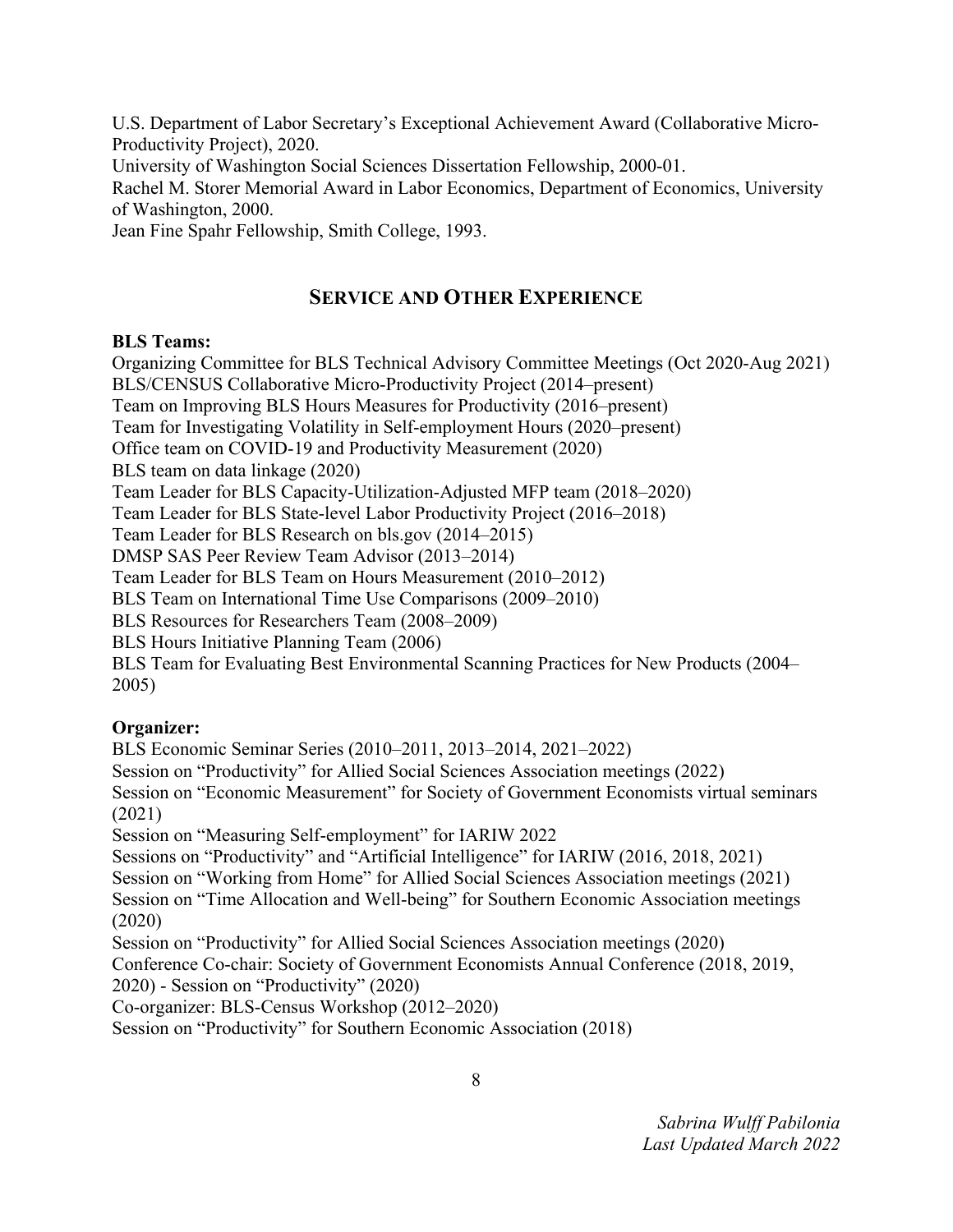Session on "The Economic Effects of Early Work and School Start Times" for Southern Economic Association (2016)

Session on "Work and Family," "Work and Health," and "Non-standard Work Schedules & Family" for Population Association of America Meeting (2012)

Session on "Time Use" for Society of Government Economists Conference (2010)

Session on "Time Allocation" for Southern Economic Association Meeting (2008)

Session on "Market Work and Time Use" for Allied Social Sciences Association meetings (2008)

Session on "Technology in the Workplace" for Western Economic International Association meeting (2004)

Session on "Work and Schooling" for Eastern Economic Association Meeting (2004) Session on "Intergenerational Transfers" for Western Economic International Association meeting (2002)

Northwest Economics Educators Conference at Seattle University (May 1997)

#### **Discussant:**

IARIW (2012, 2016, 2018, 2021), Southern Economic Association Meetings (2006, 2009, 2018), Society of Government Economists Conference (2010, 2018), BLS-Census Workshop (2016), AEFP conference (2015), APPAM conference (2011, 2012), Population Association of America Meetings (2007, 2011), ASSA meetings (2007, 2018), Eastern Economic Association Meetings (2005)

#### **Referee:**

*Annales of Economie et Statistique, Berkeley Electronic Press, Canadian Journal of Administrative Sciences, Contemporary Economic Policy, Demography, Eastern Economic Journal, Economic Information Bulletin, Economic Inquiry, Economics & Human Biology, Economics of Education Review, Education Finance & Policy, Educational Research and Reviews, Feminist Economics, Finance Research Letters, International Journal of Health Policy and Management, International Journal of Manpower, International Tax and Public Finance, IZA Journal of Labor Economics, Journal of Applied Econometrics, Journal of Development Studies, Journal of Economic Behavior & Organization, Journal of Family Issues, Journal of Human Resources, Journal of Income Distribution*, *Journal of Population Economics, Labour Economics, Labour, Monthly Labor Review, Research in Labor Economics, Review of Economics of the Household, Scottish Journal of Political Economy, Southern Economic Journal, Statistics Canada Working Paper Series, Studies in Microeconomics*, *The Open Psychology Journal* 

## **Other Service:**

CSWEP liaison for BLS (2017–present) SGE@ASSA sessions selection committee (2017–2022) Maintaining Research Division's presence on bls.gov (2008–2021) Mentor, CSWEP AEA Breakfast (2016, 2018) Office Team Captain for Combined Federal Campaign (2016)